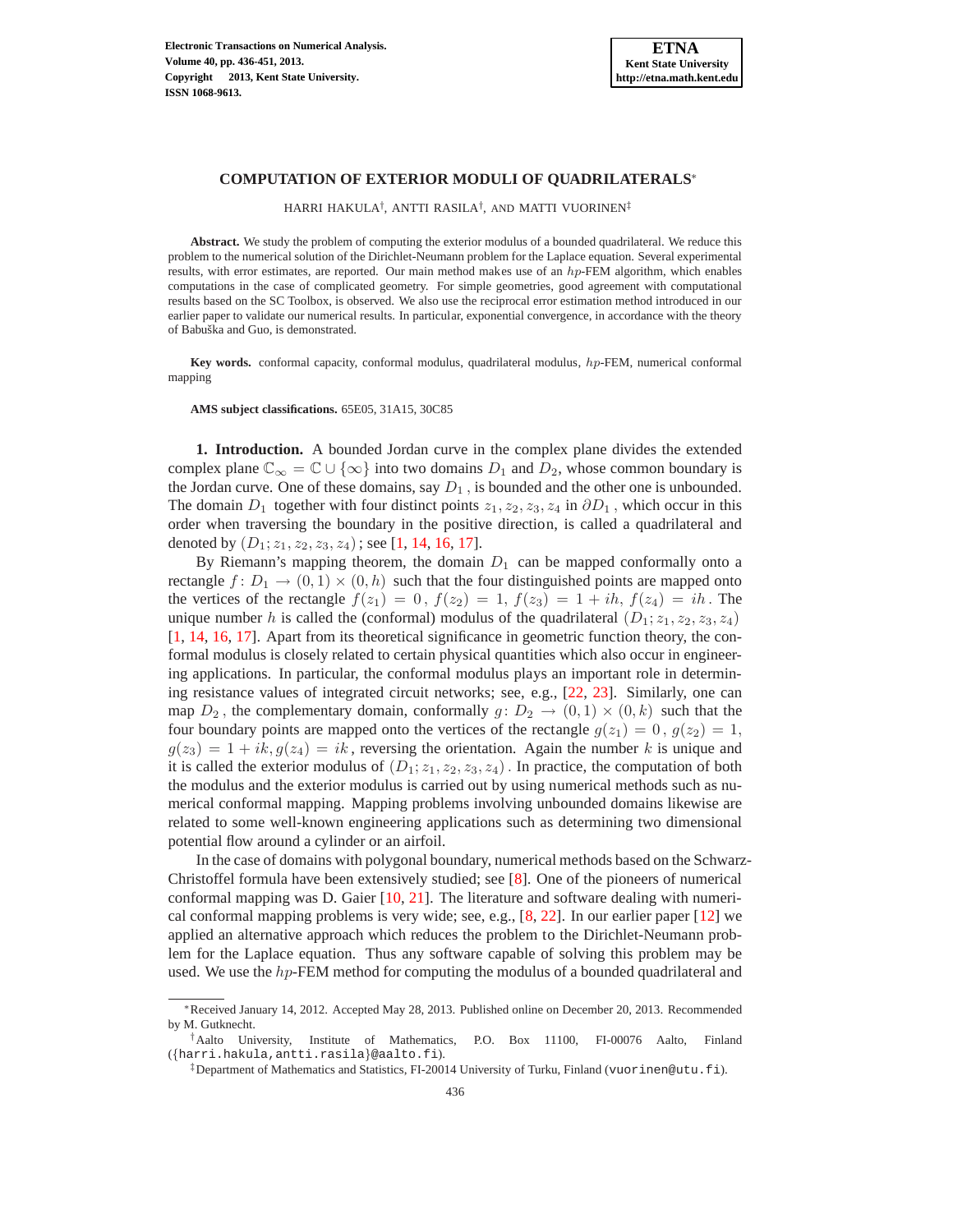here we will apply the same method for the exterior modulus and another method, AFEM [\[5\]](#page-14-2), for the sake of comparison, as in [\[12\]](#page-15-7). Our approach also applies to the case of domains bounded by circular arc boundaries as we will see below. It should be noted that while our method does not require finding the canonical conformal mapping, it is possible to construct the mapping from the potential function. An algorithm, with several numerical examples, is presented in [\[11\]](#page-15-8). An alternative to FEM would be to use numerical methods for integral equations. For recent work on numerical conformal mapping based on such an approach, see Nasser [\[19\]](#page-15-9).

In particular, an important example of a quadrilateral  $(D_1; z_1, z_2, z_3, z_4)$  is the case when  $D_1$  is a polygon with  $z_1, z_2, z_3, z_4$  as the vertices. Its modulus was computed in [\[13\]](#page-15-10); the resulting formula was also applied in [\[12\]](#page-15-7). Here we reduce its exterior modulus to the (interior) modulus by carrying out a suitable inversion which keep three vertices invariant and maps the exterior to the interior of a bounded plane region whose boundary consists of four circular arcs.

We apply here three methods to study our basic problem:

- (1) The hp-FEM method introduced in [\[12\]](#page-15-7) and its implementation by H. Hakula.
- (2) The AFEM method of K. Samuelsson; see, e.g., [\[5\]](#page-14-2) and [\[12\]](#page-15-7).
- (3) The Schwarz-Christoffel Toolbox of T. Driscoll and N. Trefethen [\[7,](#page-14-3) [8,](#page-14-1) [26,](#page-15-11) [27\]](#page-15-12).

The methods (1) and (2) are based on a reduction of the exterior modulus problem to the solution of the Dirichlet-Neumann problem for the Laplace equation in the same way as in [\[1\]](#page-14-0) and [\[12\]](#page-15-7), whereas, (3) makes use of numerical conformal mapping methods. Note that [\[1\]](#page-14-0) also provides a connection between the extremal length of a family of curves and its reciprocal, the modulus of a family of curves, both of which are widely used in geometric function theory.

We describe the high-order  $p$ -, and  $hp$ -finite element methods and report the results of numerical computation of the exterior moduli of a number of quadrilaterals. In the *p*-method, the unknowns are coefficients of some polynomials that are associated with topological entities of elements, nodes, sides, and the interior. Thus, in addition to increasing accuracy through refining the mesh, we have an additional refinement parameter, the polynomial de-gree p. For an overview of the hp-method; see, e.g., Babuška and Suri [[4\]](#page-14-4). A more detailed exposition of the methods is given in [\[24,](#page-15-13) [25\]](#page-15-14).

Our study is structured according to a few particular cases. We start out with the case when the quadrilateral is the complement of a rectangle and the vertices are the distinguished points of the quadrilateral. In this case we have the formula of P. Duren and J. Pfaltzgraff [\[9\]](#page-15-15) to which we compare the accuracy of each of the above methods (1)-(3). Then we consider the problem of minimizing the exterior modulus of a trapezoid with a fixed height  $h$  and fixed lengths for the pair of parallel opposite sides and present a conjecture supported by our experiments. We also remark that the case of symmetric hexagons can be dealt with by the Schwarz-Christoffel transformation and we relate its exterior modulus to a symmetry property of the modulus of a family of curves. Finally, we study the general case and present comparisons of methods (1)-(3) for this case as well. SC Toolbox does not have a built in function for computing the exterior modulus. However, we use the function extermap, and an auxiliary Möbius transformation, to map the exterior of a quadrilateral  $(D; a, b, c, d)$ conformally onto the upper half-plane so that the boundary points  $a, b, c$ , and  $d$  are mapped to the points  $\infty$ ,  $-1$ , 0, and  $t > 0$ , respectively. Then the exterior modulus of the quadrilateral is  $\tau(t)/2$ , where  $\tau$  is the Teichmüller modulus function; see [[2\]](#page-14-5) and [2.2,](#page-2-0) below. We use the MATLAB code from [\[2\]](#page-14-5) to compute values of  $\tau(t)$ ,  $t > 0$ .

Our computational workhorse, the  $hp$ -FEM algorithm implemented in Mathematica, is used in all cases involving general curved boundaries. We demonstrate that nearly the optimal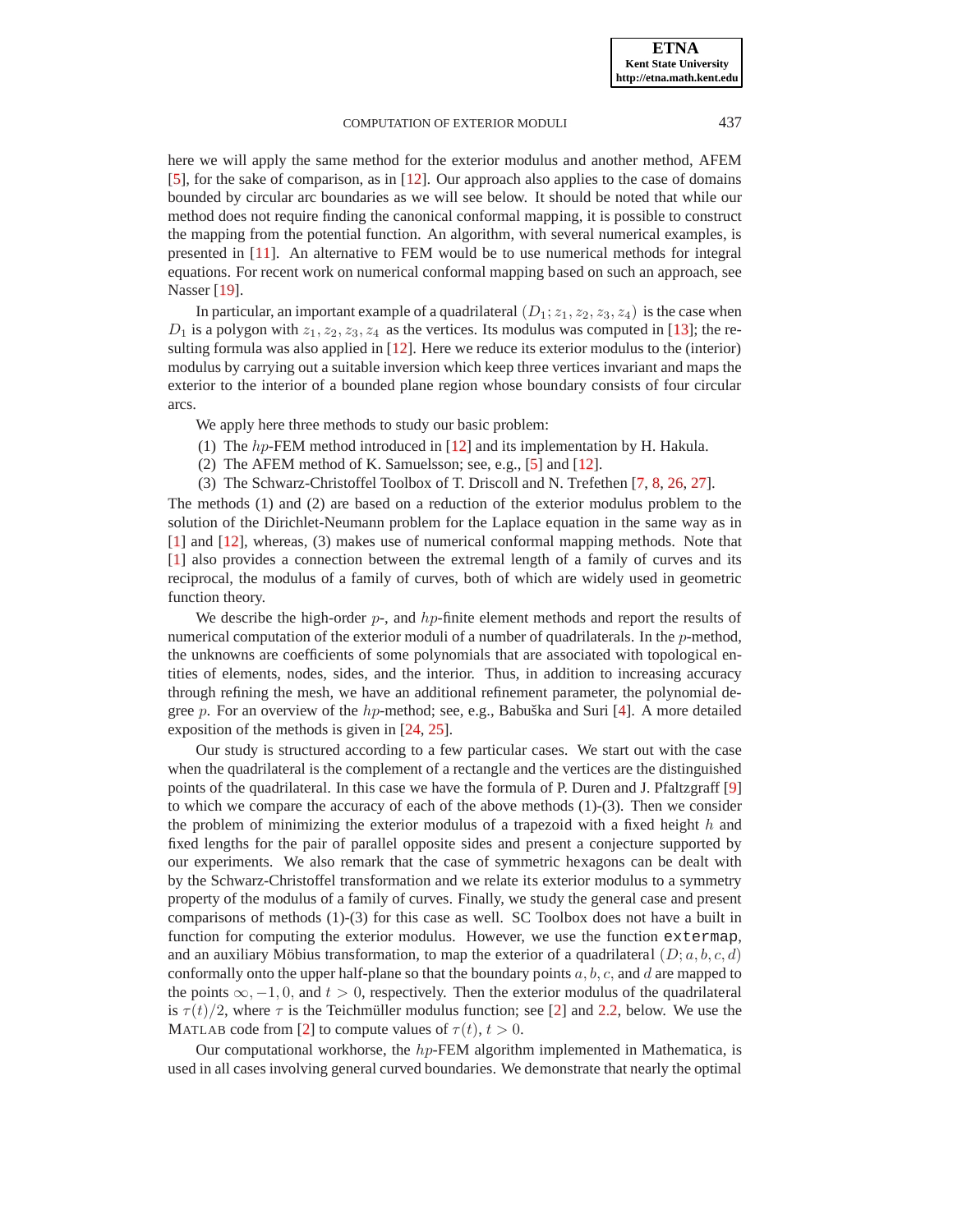rate of convergence,  $C_1 \exp(-C_2 N^{1/3})$  in terms of the number N of unknowns as predicted by the results of Babuška and Guo [[3\]](#page-14-6), is attained in a number of tests cases. Our results are competitive with the survey results on  $hp$ -adaptive algorithms reported by Mitchell and MacClain [\[18\]](#page-15-16) for the L-shaped domain.

At the end of the paper we present conclusions concerning the performance of these methods and our discoveries.

**2. Building blocks of the method.** In this section we give reference results which can be used in obtaining error estimates. We also present some geometric identities which are required in our computations.

**2.1. The hypergeometric function and complete elliptic integrals.** Given complex numbers a, b, and c with  $c \neq 0, -1, -2, \ldots$ , the *Gaussian hypergeometric function* is the analytic continuation to the slit plane  $\mathbb{C} \setminus [1,\infty)$  of the series

$$
F(a, b; c; z) = {}_2F_1(a, b; c; z) = \sum_{n=0}^{\infty} \frac{(a, n)(b, n)}{(c, n)} \frac{z^n}{n!}, \ |z| < 1.
$$

Here  $(a, 0) = 1$  for  $a \neq 0$ , and  $(a, n)$  is the *shifted factorial function* or the *Appell symbol* 

$$
(a, n) = a(a + 1)(a + 2) \cdots (a + n - 1)
$$

for  $n \in \mathbb{N} \setminus \{0\}$ , where  $\mathbb{N} = \{0, 1, 2, \ldots\}$  and the *elliptic integrals*  $\mathcal{K}(r)$ ,  $\mathcal{K}'(r)$  of the first kind are

$$
\mathcal{K}(r) = \frac{\pi}{2} F(1/2, 1/2; 1; r^2), \qquad \mathcal{K}'(r) = \mathcal{K}(r'), \text{ and } r' = \sqrt{1 - r^2},
$$

and the *elliptic integrals*  $\mathcal{E}(r)$ ,  $\mathcal{E}'(r)$  of the second kind are

$$
\mathcal{E}(r) = \frac{\pi}{2} F(1/2, -1/2; 1; r^2), \qquad \mathcal{E}'(r) = \mathcal{E}(r'), \text{ and } r' = \sqrt{1 - r^2}.
$$

<span id="page-2-0"></span>Some basic properties of these functions can be found in [\[2,](#page-14-5) [20\]](#page-15-17).

**2.2. The modulus of a family of curves.** For a family of curves Γ in the plane, we use the notation  $M(\Gamma)$  for its modulus [\[17\]](#page-15-2). For instance, if  $\Gamma$  is the family of all curves joining the opposite b-sides within the rectangle  $[0, a] \times [0, b]$ ,  $a, b > 0$ , then  $M(\Gamma) = b/a$ . If we consider the rectangle as a quadrilateral Q with distinguished points  $a + ib, ib, 0, a$  we also have  $M(Q; a + ib, ib, 0, a) = b/a$ ; see [\[1,](#page-14-0) [17\]](#page-15-2). Given three sets D, E, F we use the notation  $\Delta(E, F; D)$  for the family of all curves joining E with F in D.

Next consider another example, which is important in the sequel. For  $t > 0$  let  $E =$  $[-1, 0], F = [t, \infty)$  and let  $\Delta_t$  be the family of curves joining E and F in the upper halfplane  $\mathbb{C}_+ = \{z \in \mathbb{C} : \text{ Im } z > 0\}$ . Then [\[2\]](#page-14-5), we have

$$
\mathsf{M}(\Delta_t) = \tau(t)/2; \quad \tau(t) = 2 \frac{\mathcal{K}(1/\sqrt{1+t})}{\mathcal{K}(\sqrt{t/(1+t)})}.
$$

**2.3. The Duren-Pfaltzgraff formula**  $[9,$  **Theorem 5].** For  $k \in (0,1)$  write

$$
\psi(k) = \frac{2(\mathcal{E}(k) - (1 - k)\mathcal{K}(k))}{\mathcal{E}'(k) - k\mathcal{K}'(k)}.
$$

Then  $\psi: (0, 1) \rightarrow (0, \infty)$  defines an increasing homeomorphism with limiting values  $0, \infty$  at 0, 1, respectively. In particular,  $\psi^{-1}$ :  $(0, \infty) \rightarrow (0, 1)$  is well-defined. Let R be a rectangle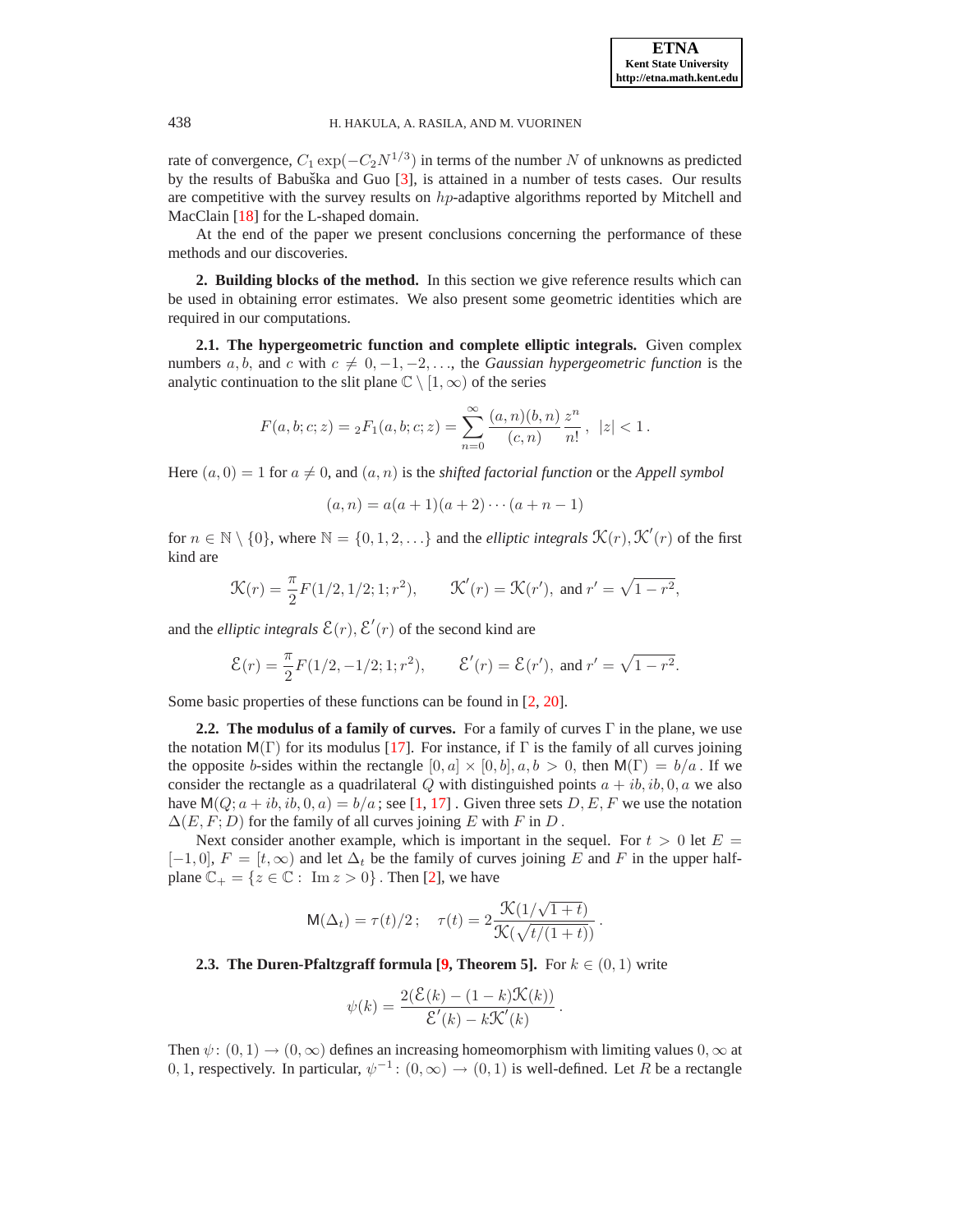

FIG. 2.1. *Polygonal quadrilateral before (left) and after (right) the inversion transformation*  $z \mapsto z/|z|^2$ *. Note that the points* b, c, d *on the unit circle remain invariant.*

<span id="page-3-0"></span>with sides of lengths a and b, respectively, and let  $\Gamma$  be the family of curves lying outside R and joining the opposite sides of length  $b$ . Then

(2.1) 
$$
\mathsf{M}(\Gamma) = \frac{\mathcal{K}'(k)}{2\mathcal{K}(k)}, \quad \text{where } k = \psi^{-1}(a/b).
$$

This formula occurs in different contexts. For instance, W. G. Bickley [\[6,](#page-14-7) (1.17), p. 86] used it in the analysis of electric potentials and W. von Koppenfels and F. Stallmann [\[15,](#page-15-18) (4.2.31) and (4.2.63)], established it in conformal mapping problems. As far as we know, Duren and Pfaltzgraff were the first authors to connect this formula with the exterior modulus of a quadrilateral. Recently, Vuorinen and Zhang [\[28\]](#page-15-19) proved some identities and inequalities for the function  $\psi$ .

**2.4. Mapping unbounded onto bounded domains.** The transformation  $z \mapsto z/|z|^2$ maps the complement of the closed unit disk onto the unit disk. This transformation is an anticonformal mapping and it maps the complement of a polygonal quadrilateral with vertices  $a, b, c, d$  with  $|b| = |c| = |d| = 1$  onto a bounded domain, bounded by four circular arcs. Note that the points  $b, c, d$  remain invariant under this transformation; see Figure [2.1.](#page-14-8) Here we also make use of the well-known formula for the center of the circle through three given points.

**2.5. The Dirichlet-Neumann problem.** The following problem is known as the *Dirichlet-Neumann problem.* Let D be a region in the complex plane whose boundary ∂D consists of a finite number of regular Jordan curves, so that at every boundary point, except possibly at finitely many ones, a normal is defined. Let  $\partial D = A \cup B$  where A and B are disjoint unions of Jordan arcs. Let  $\psi_A, \psi_B$  be a real-valued continuous functions defined on A, B, respectively. Find a function  $u$  satisfying the following conditions:

- 1. *u* is continuous and differentiable in  $\overline{D}$ .
- 2.  $u(t) = \psi_A(t)$ , for all  $t \in A$ .
- 3. If  $\partial/\partial n$  denotes differentiation in the direction of the exterior normal, then

$$
\frac{\partial}{\partial n}u(t) = \psi_B(t), \quad \text{ for all } t \in B.
$$

**ETNA Kent State University http://etna.math.kent.edu**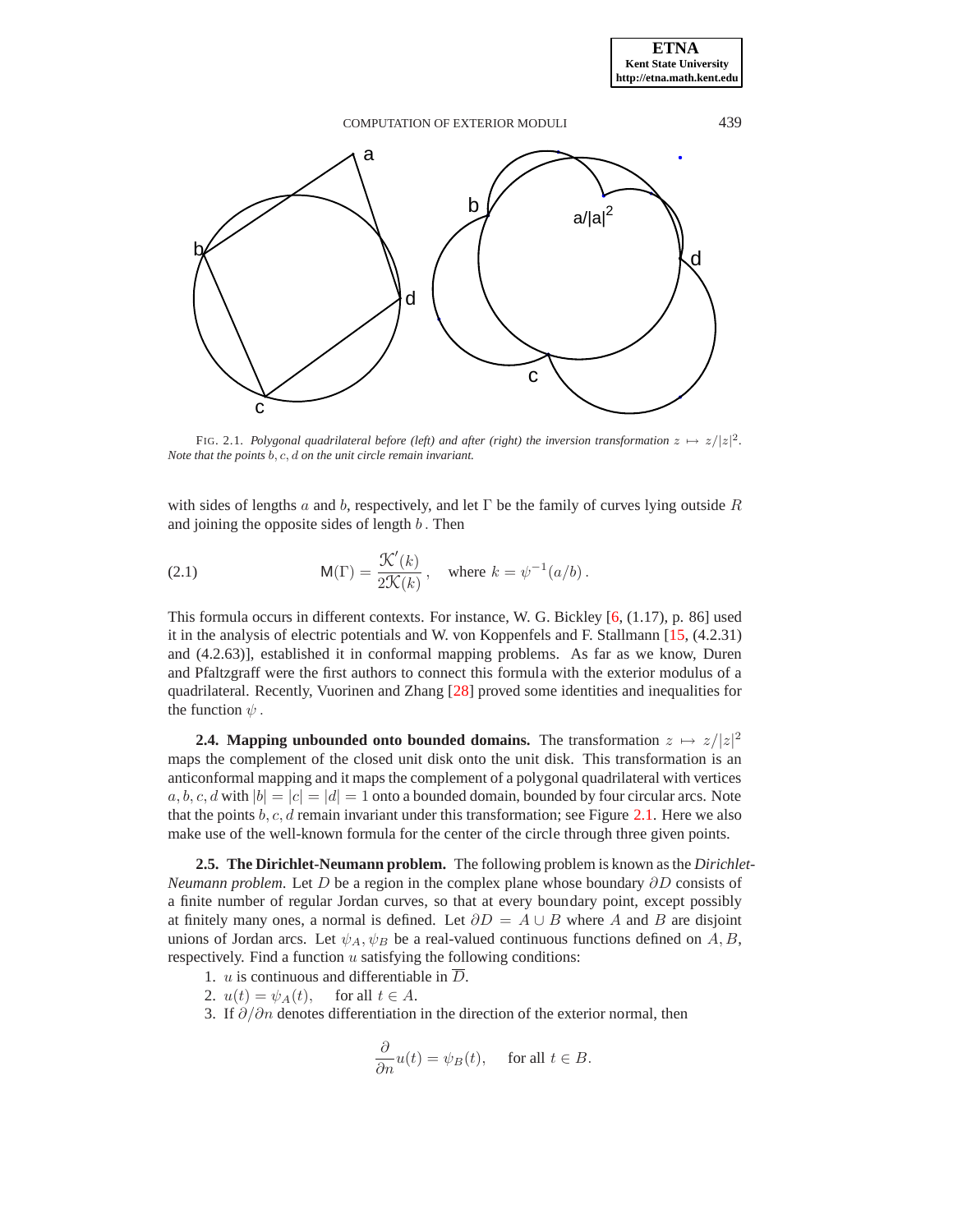**2.6. Modulus of a quadrilateral and Dirichlet integrals.** One can express the modulus of a quadrilateral  $(D; z_1, z_2, z_3, z_4)$  in terms of the solution of the Dirichlet-Neumann problem as follows. Let  $\gamma_i$ ,  $j = 1, 2, 3, 4$  be the arcs of  $\partial D$  between  $(z_4, z_1)$ ,  $(z_1, z_2)$ ,  $(z_2, z_3)$ ,  $(z_3, z_4)$ , respectively. If u is the (unique) harmonic solution of the Dirichlet-Neumann problem with boundary values of u equal to 0 on  $\gamma_2$ , equal to 1 on  $\gamma_4$  and with  $\partial u/\partial n = 0$ on  $\gamma_1 \cup \gamma_3$ , then by [\[1,](#page-14-0) p. 65, Thm 4.5],

$$
\mathsf{M}(D; z_1, z_2, z_3, z_4) = \iint_D |\nabla u|^2 \, dx \, dy.
$$

**2.7. The reciprocal identity.** Given a quadrilateral  $Q = (D; z_1, z_2, z_3, z_4)$  we call  $\tilde{Q} = (D; z_2, z_3, z_4, z_1)$  the conjugate quadrilateral. It is a simple basic fact that

<span id="page-4-0"></span>
$$
\mathsf{M}(Q)\mathsf{M}(\tilde{Q}) = 1.
$$

It was suggested in  $[13]$  and  $[12]$  that the quantity

(2.2) 
$$
r(Q) = |M(Q)M(\tilde{Q}) - 1|
$$

might serve as a useful error characteristic. We will continue to use this also in our work.

**2.8. The** hp-**FEM method and meshing.** In this paper, we use the hp-FEM method for computing for the exterior modulus of a quadrilateral. For a general description of our method; see [\[12\]](#page-15-7). Proper treatment of corner singularities is handled with the following twophase algorithm, typically recursive, where triangles can be replaced by quadrilaterals or a mixture of both:

- 1. Generate an initial mesh (triangulation) where the corners are isolated with a fixed number of triangles depending on the interior angle,  $\theta$ , so that the refinements can be carried out independently:
	- (a)  $\theta \leq \pi/2$ : one triangle,
	- (b)  $\pi/2 < \theta \leq \pi$ : two triangles, and
	- (c)  $\pi < \theta$ : three triangles.
- 2. Every triangle attached to a corner is replaced by a refinement, where the edges incident to the corner are split as specified by the scaling factor  $\alpha$ . This process is repeated recursively until the desired nesting level  $\nu$  is reached. The resulting meshes are referred to as  $(\alpha, \nu)$ -meshes. Note that the mesh may include quadrilaterals after refinement.

Since the choice of the initial mesh affects strongly the refinement process, it is advisable to test with different choices. Naturally, one would want the initial mesh to be minimal, that is, having the smallest possible number of elements yet providing support for the refinement. This is why initial meshes are sometimes referred to as minimal meshes.

In Figure [2.2](#page-7-0) a challenging example is shown. In this case the large variation of the edge lengths is addressed by adding a refinement step to the construction of the initial mesh. A detail of the initial mesh is given in Figure [2.3](#page-7-1) along with the final mesh.

# **3. Applications and numerical results.**

**3.1. The case of a rectangle.** The first tests with the h<sub>p</sub>-FEM software were made for the case of the exterior modulus of a rectangle and checked against the Duren-Pfaltzgraff formula [\(2.1\)](#page-3-0). For a convenient parametrization of the computation, the vertices of the rectangle were chosen to be the points  $1, e^{it}, -1, -e^{it}, t \in (0, \pi/2]$  on the unit circle. In this case, the "interior" modulus of the rectangle is  $tan(t/2)$ . It is equal to the modulus of the family of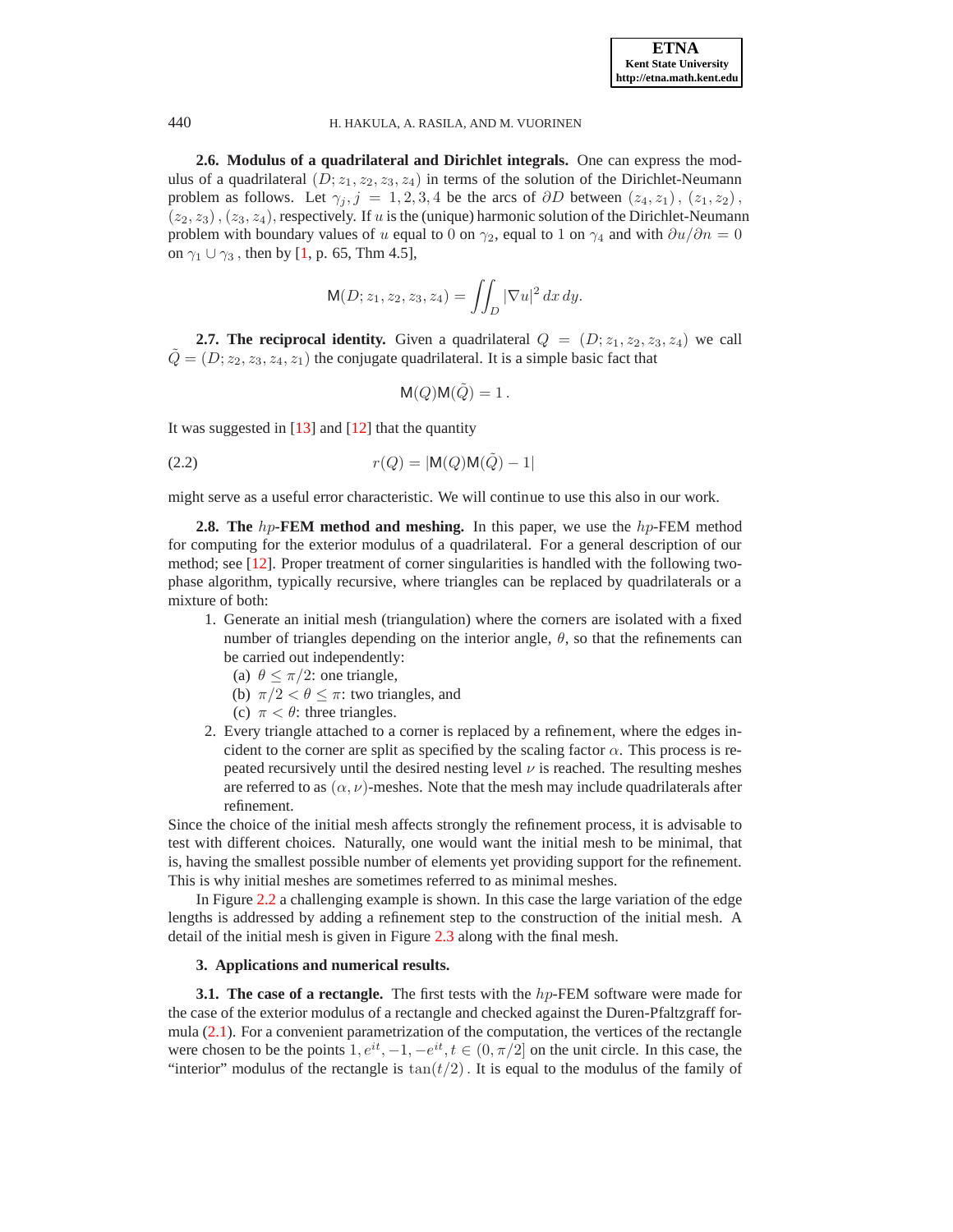

FIG. 2.2. *The initial mesh and a detail. Note that the three-element rule is satisfied at every corner.*



FIG. 2.3. *The final* (0.15, 14)*-mesh used in the actual computation and a detail.*

curves joining the sides  $[1, e^{it}]$  and  $[-1, -e^{it}]$  and lying in the interior of the rectangle. The formula [\(2.1\)](#page-3-0) now gives the corresponding exterior modulus as

$$
\frac{\mathcal{K}'(k)}{2\mathcal{K}(k)}, \qquad k = \psi^{-1}\bigg(\frac{1}{\tan(t/2)}\bigg).
$$

For the computation, we carried out the inversion  $z \mapsto 1/\overline{z} = z/|z|^2$  in the unit circle which keeps all the points of the unit circle fixed and transforms the exterior modulus problem for the rectangle to the "interior" modulus problem of a plane domain bounded by four circular arcs; see Figure [3.1.](#page-14-8) These circular arcs are the images of the sides of the rectangle under the inversion. The results turned out to be quite accurate, with a typical relative error of the order  $10^{-10}$ ; see Table [3.1.](#page-14-9)

|  | × |
|--|---|
|--|---|

*Exact values of the moduli of*  $Q(1, e^{it}, -1, -e^{it})$  *given by* [\(2.1\)](#page-3-0) *and the errors of computational results of the* hp*-method,* p = 20, *the AFEM method and the SC Toolbox. The errors are obtained by comparing with the exact formula* [\(2.1\)](#page-3-0). The errors are given as  $\lceil \log_{10} | \text{error} | \rceil$ .

| k.             | exact $(t = k\pi/12)$ | Error[hpFEM] | Error[AFEM] | Error[SCT] |
|----------------|-----------------------|--------------|-------------|------------|
|                | 1.50290233467         | -9           | —6          | -9         |
| $\overline{2}$ | 1.31044063554         | $-9$         | $-6$        | $-9$       |
| 3              | 1.20035166917         | $-9$         | $-6$        | $-10$      |
| 4              | 1.12114255114         | $-10$        | $-6$        | $-9$       |
| 5              | 1.05681535228         | $-10$        | -6          | $-13$      |
|                |                       | $-10$        | $-6$        | $-1.5$     |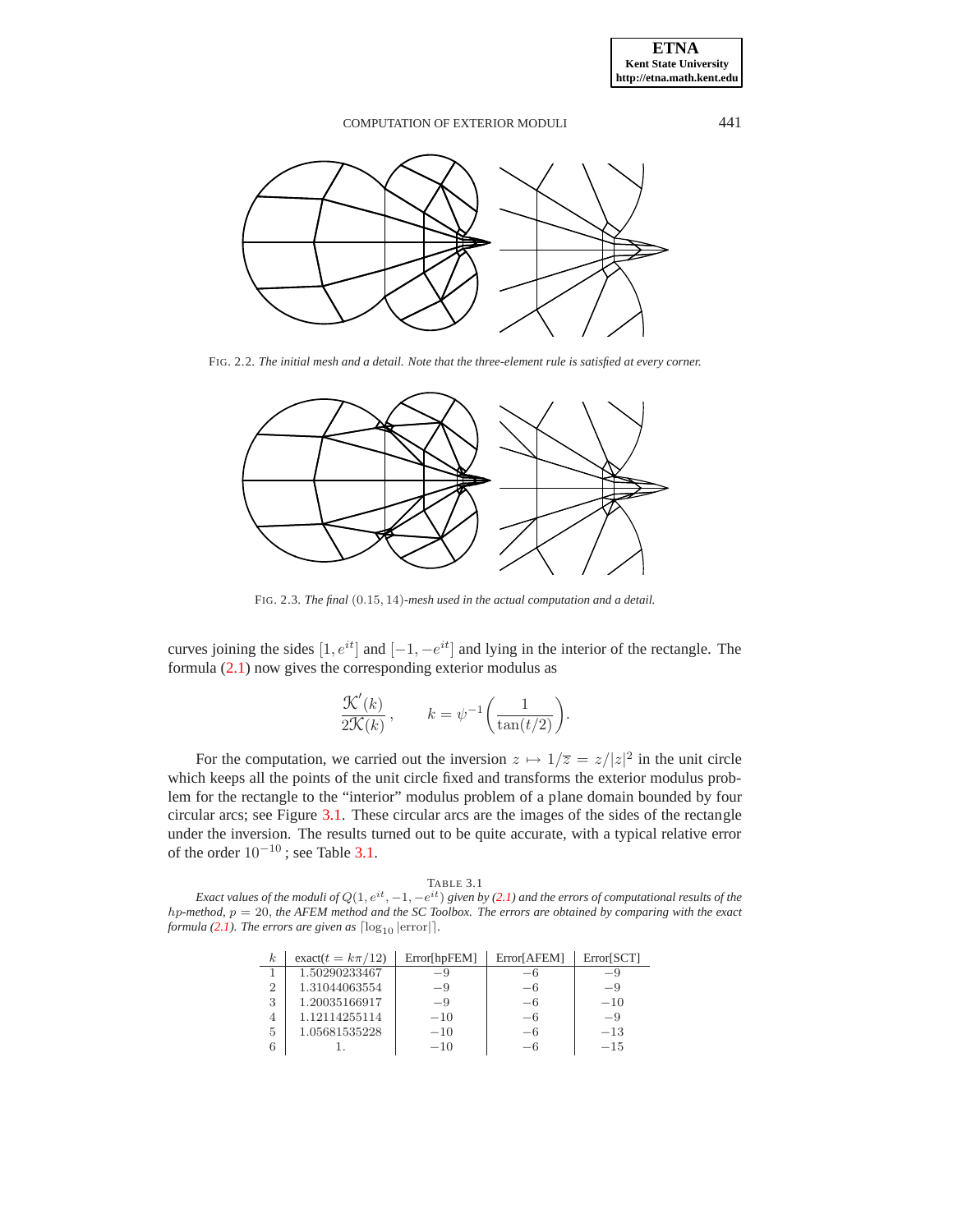# 442 H. HAKULA, A. RASILA, AND M. VUORINEN (a)  $k = 1$  (b)  $k = 2$  (c)  $k = 3$ (d)  $k = 4$  (e)  $k = 5$  (f)  $k = 6$

FIG. 3.1. *Circular arc domains used for the* hp*-FEM computations of the values in Table [3.1.](#page-14-9) The scale varies from picture to picture.*

**3.2. The side sliding conjecture.** Consider the problem of finding the minimal exterior modulus of the polygonal quadrilateral with vertices  $0, 1, a = t + ih, b = t - s + ih$  when  $h, s > 0$  are fixed and t varies. We consider the question of computing the modulus of the family  $\Gamma$  of curves joining the opposite sides  $[1, a]$  and  $[b, 0]$  outside the quadrilateral. Our first step is to reduce the problem to an equivalent problem such that three of the points are on the unit circle. Note that this setting is valid only if  $z_0$  is inside the quadrilateral. Indeed, for every choice of  $h$  and  $s$  this condition defines an upper limit for the value of  $t$ .

The least value of the exterior modulus is attained when  $t = (1+s)/2$ . For  $t \le (1+s)/2$ the modulus is a decreasing function of  $t$ .

In Figure [3.3](#page-7-1) we show a graph of the exterior module as a function of the parameter  $t \in [0.5, 2.5]$ , when  $h = 1$ ,  $s = 2$ . The computation was carried out with SC Toolbox, hp-FEM, and AFEM and for the range of computed values, the respective graphs coincide. For the SC Toolbox and the hp-FEM the reciprocal estimate for the error was smaller than  $10^{-8}$ and for AFEM  $10^{-5}$ .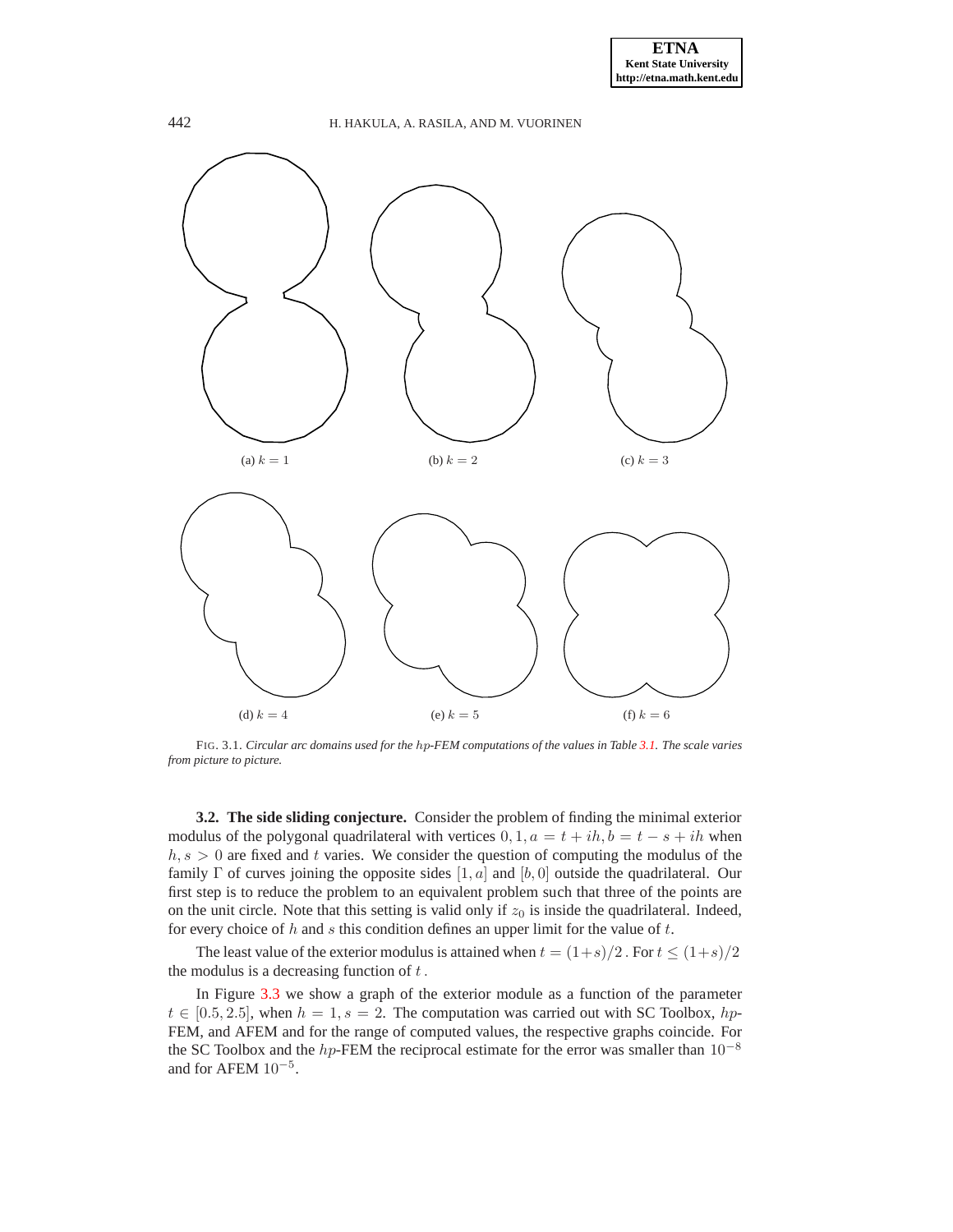

FIG. 3.2. *The circular arc domains of Figure [3.1](#page-14-8) in the same scale.*

<span id="page-7-0"></span>

<span id="page-7-1"></span>FIG. 3.3. Side Sliding Conjecture: Dependence of the exterior modulus on parameter t with  $h = 1, s = 1$ . *Maximum is reached at*  $t = (1 + s)/2 = 1$ *, as predicted by the conjecture.* 

**3.3. The case of a symmetric hexagon.** Suppose that  $Q(a, b, 0, 1)$  is a quadrilateral in the upper half plane. Then the closed polygonal line  $a, b, 0, \overline{b}, \overline{a}, 1, a$  defines a hexagon  $H = Q \cup \overline{Q}$  symmetric with respect to the real axis. Map the complement of H onto  $\mathbb{C} \setminus \{-1-t, 1+t\}$  by a conformal map g such that  $g(0) = -1-t$ ,  $g(b) = g(\overline{b}) = -1$ ,  $g(a) = g(\overline{a}) = 1, g(1) = 1 + t$  where  $t > 0$  depends on the point configuration  $a, b, 0, 1$ . It is clear by symmetry that

$$
2\mathsf{M}(\Delta^+) = \mathsf{M}(\Delta),
$$

where

$$
\Delta = \Delta \big([-1-t,-1],[1,1+t];\mathbb{C}\big) \text{ and } \Delta^+ = \Delta \big([-1-t,-1],[1,1+t];\{z:\text{Im } z>0\}\big) \,.
$$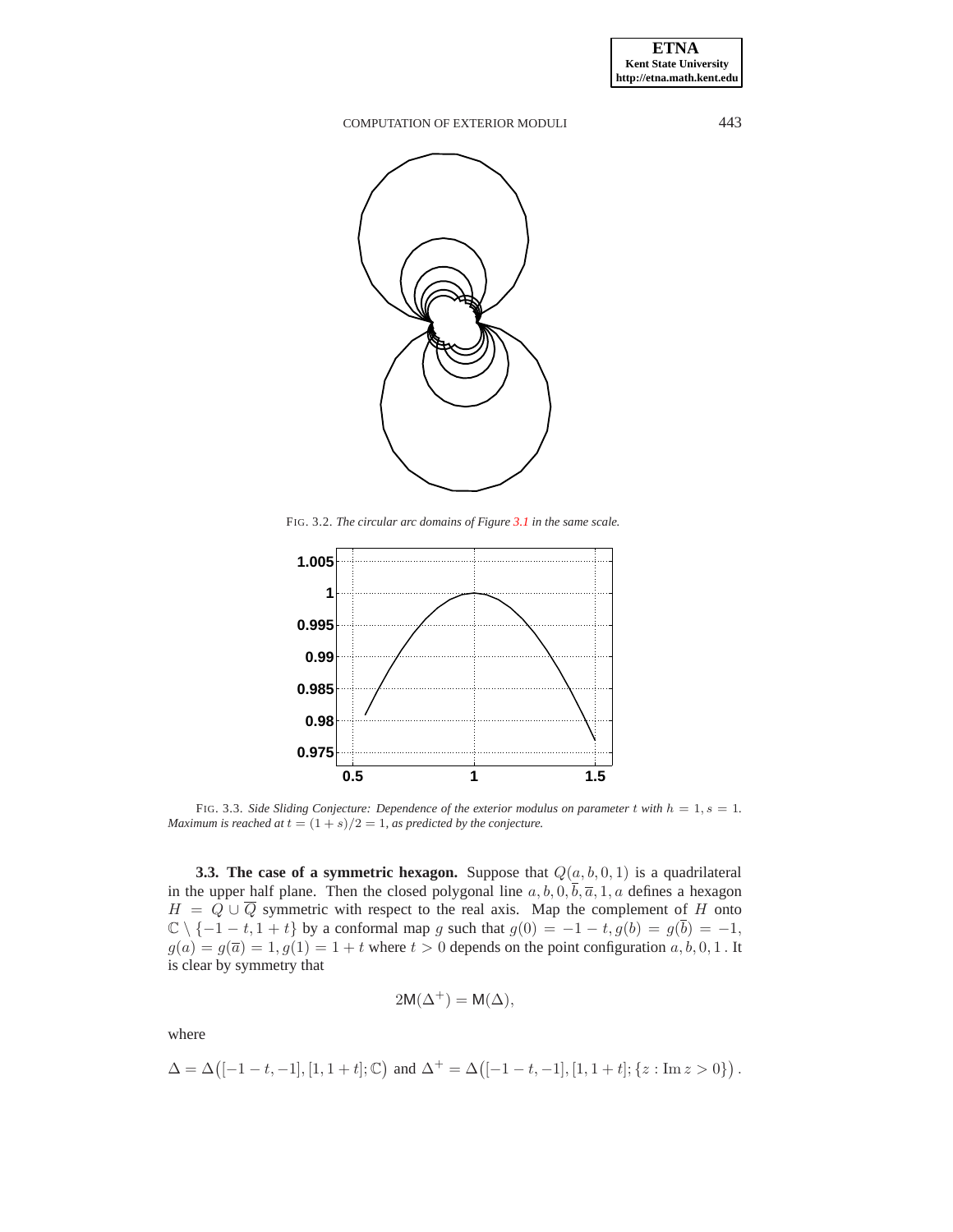Because of the conformal invariance of the modulus we also have

$$
2\mathsf{M}(g^{-1}(\Delta^+)) = \mathsf{M}(g^{-1}(\Delta)).
$$

Applying this formula with  $(2.1)$  we see that

$$
\mathsf{M}(\Gamma_+) = \frac{\mathcal{K}'(k)}{4\,\mathcal{K}(k)}\,, \quad k = \psi^{-1}\bigg(\frac{1}{2h}\bigg)\,,
$$

where for  $h > 0$ ,

$$
\Gamma_+ = \Delta([0, ih], [1, 1 + ih]; \mathbb{C}_+ \setminus [0, 1] \times [0, h]).
$$

This formula can be checked by using the SC Toolbox to construct the above conformal mapping g. In the tests we carried out for  $h = 0.2, 0.3, 0.4$ , and 0.5 the reciprocal estimate for the error was smaller than  $10^{-9}$ .

**3.4. General quadrilaterals.** The exterior modulus of the quadrilateral Q with vertices  $a, b, c, d$  is considered in this section, i.e., we compute

$$
\iint_Q |\nabla u|^2 \, dx \, dy
$$

over the complement of the quadrilateral when  $u$  is the solution of the Laplace equation in the complement of the quadrilateral with Dirichlet values 1 and 0 on the sides  $[b, c]$  and  $[d, a]$ , respectively, and the Neumann value 0 on the sides  $[a, b]$  and  $[c, d]$ . Here we allow the boundary of the quadrilateral,  $\partial Q$ , to be a parametrized curve  $\gamma(t)$ ,  $t \in [-1, 1]$ .

In Figure [3.4](#page-9-0) an overview of the standard FEM approach is given. Using higher-order elements one can stretch the domain without introducing a significant number of elements. Singularities at the corner point must be accounted for in the grading of the mesh. Since both the circle and the square cases are symmetric, the exterior modulus is exactly 1, and furthermore the potential value at infinity or the far-field value is exactly 1/2.

In Tables [3.2,](#page-10-0) [3.3,](#page-10-1) and [3.6](#page-12-0) results for two polygonal quadrilaterals

- Quadrilateral A:  $\{0, 1, (28/25, 69/50), (-19/25, 21/25)\},$
- Quadrilateral B:  $\{0, 1, (42/25, 4), (-3/25, 21/25)\},$

are presented. The exterior modulus has been computed using three methods as an equivalent interior modulus problem and also in a truncated domain. In the interior case, both SC Toolbox and hp-FEM give similar results, but AFEM in its standard setting does not reach the desired accuracy. This is probably due to the adaptive scheme failing in the presence of cusps in the domain. Tables [3.2](#page-10-0) and [3.3](#page-10-1) indicate that large exterior angles are the most significant source of errors in the FEM solutions, as expected. In the rather benign setting of the Quadrilateral A, SC Toolbox and both the internal and external hp-FEM versions have the same accuracy, but in the case of Quadrilateral B, we see gradual loss of accuracy in the FEM solutions.

Finally, we consider two flower domains, that is, quadrilateral domains with the boundary  $\gamma(t) = r(t)e^{it}$ ,  $r(t) = 4/5 + (1/5)\cos(n\pi t)$  and corners at  $t = -1, -1/4, 0, 1/2$ . For the Quadrilateral C we choose  $n = 4$  and for D we choose  $n = 8$ . These domains have the useful property that the exterior problem can easily be converted to a corresponding interior problem of the domain with boundary  $1/\gamma(t)$ . Since these domains cannot be handled using the SC Toolbox, we take the interior solution as the reference. Tables [3.4](#page-11-0) and [3.5](#page-11-1) show that we can obtain results of high accuracy also for traditionally challenging domains.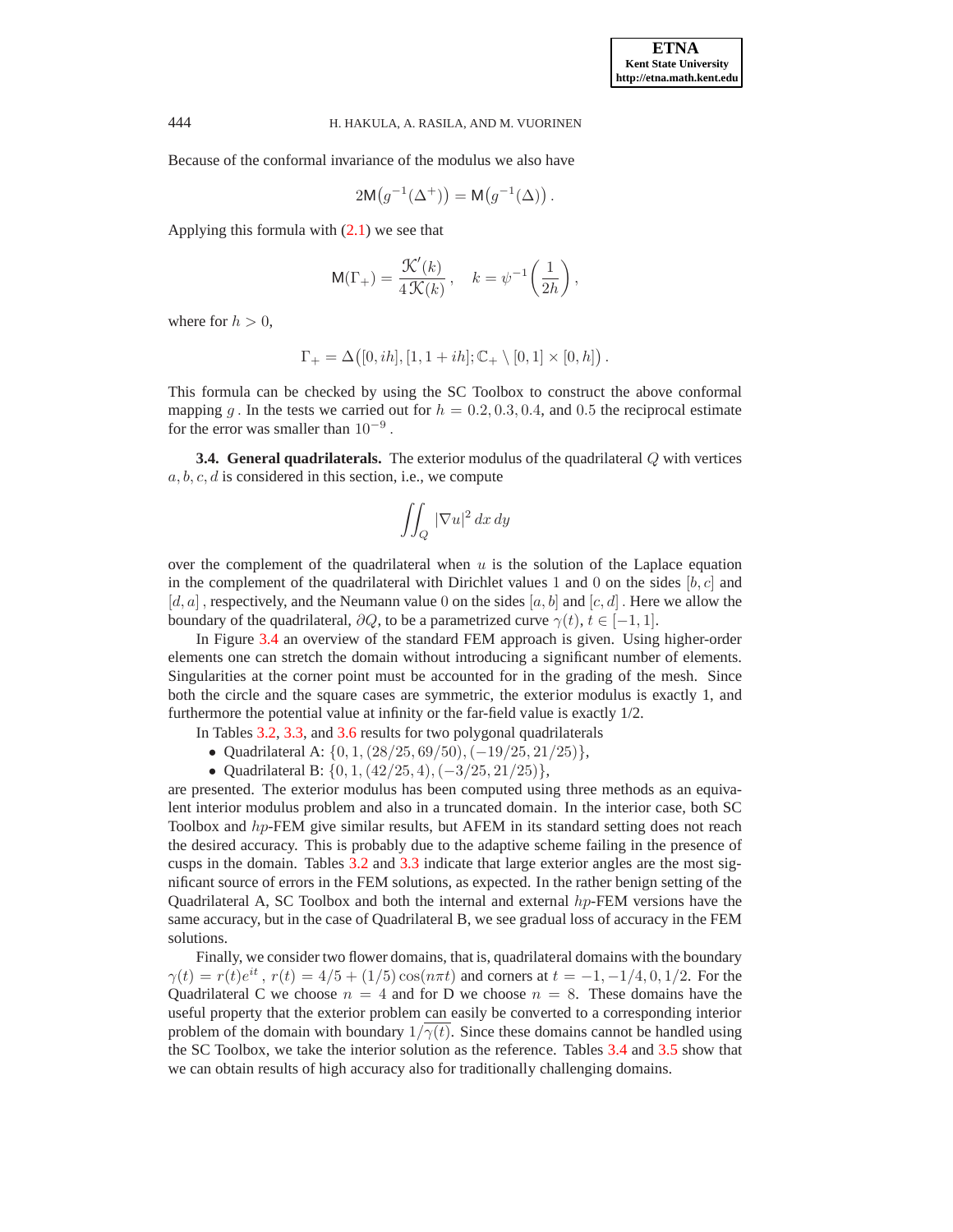

*(a) Exterior domain. The computational domain has been truncated with radius* > 10<sup>6</sup> *.*





*(d) Zoom of the potential in the case of a circle. Reciprocal error* ∼ 8.8 · 10−<sup>10</sup> *.*



*(b) Zoom of the mesh in the case of a circle. (c) Zoom of the mesh in the case of a square.*



*(e) Zoom of the potential in the case of a square. Reciprocal error* ∼ 6.3 · 10−<sup>10</sup> *.*

<span id="page-9-0"></span>FIG. 3.4. *Exterior modulus over the exterior domain.*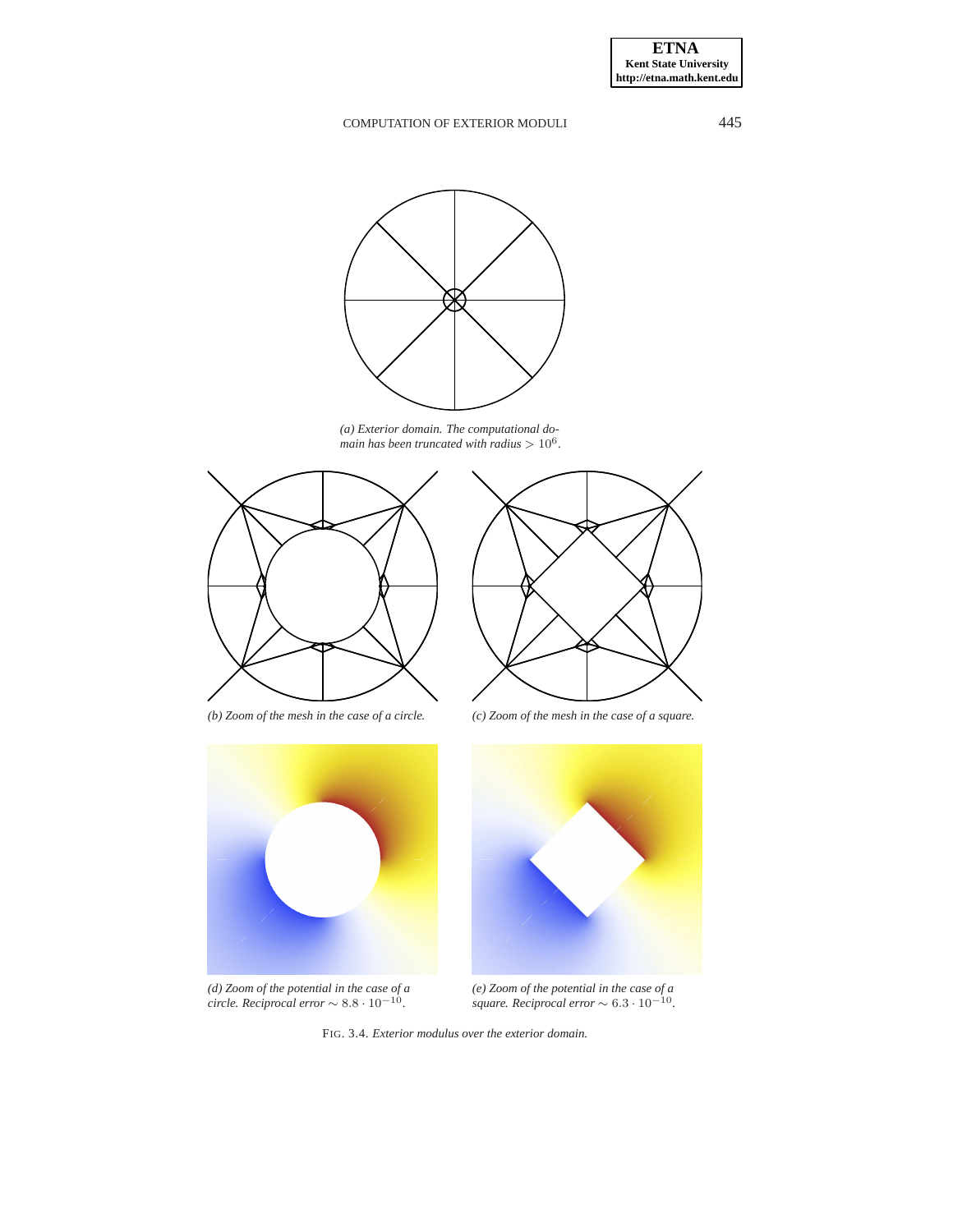

TABLE 3.2

<span id="page-10-0"></span>*Quadrilateral A:* {0, 1, (28/25, 69/50), (−19/25, 21/25)}*. The values obtained with SC Toolbox are used as reference. The errors are given as*  $\lceil \log_{10} | \text{error} | \rceil$ *.* 

| Method               | <b>Exterior Modulus</b> | Error $(2.2)$ | <b>Relative Error</b> |
|----------------------|-------------------------|---------------|-----------------------|
| <b>SC</b> Toolbox    | 0.9923416323            | -9            |                       |
| <b>AFEM</b>          | 0.9923500126            | -4            | $-5$                  |
| $hp$ -FEM (Interior) | 0.9923416332            | -9            | -9                    |
| $hp$ -FEM (Exterior) | 0.9923416332            | -9            | -9                    |

| L<br>R<br>۰.<br>× |
|-------------------|
|-------------------|

<span id="page-10-1"></span>*Quadrilateral B:* {0, 1, (42/25, 4), (−3/25, 21/25)}*. The values obtained with SC Toolbox are used as reference. The errors are given as*  $\lceil \log_{10} | \text{error} \rceil$ .

| Method               | <b>Exterior Modulus</b> | Error $(2.2)$ | <b>Relative Error</b> |
|----------------------|-------------------------|---------------|-----------------------|
| <b>SC</b> Toolbox    | 0.9592571721            | -9            |                       |
| <b>AFEM</b>          | 0.9593012739            | -4            | -4                    |
| $hp$ -FEM (Interior) | 0.9592571731            | -8            | -8                    |
| $hp$ -FEM (Exterior) | 0.9592572007            | -7            | $-7$                  |

It turns out that besides the actual value of the exterior modulus one can also determine the value of the far-field potential. Either one can determine the value of the potential at the reflection point of the interior problem, i.e., at the origin, or simply evaluate the solution of the exterior problem at the farthest point. Remarkably, the truncated domain results agree well with the (theoretically) exact results of the equivalent inner modulus problems; see Table [3.6.](#page-12-0) In Figures [3.5–](#page-12-1)[3.8](#page-13-0) we show comparisons of the interior and exterior potential fields. For the two polygonal quadrilaterals, the corresponding contour lines and the location of the origin in the interior case are indicated. In the general case, prediction of the far-field value based solely on geometric arguments is an open problem.

We note, that for both Quadrilateral C and D, the interior and exterior capacities are equal. This invariance is new and has not been reported in the literature before. It is crucial that the four corners are chosen from extremal points, that is, local minima and maxima of the radius.

**4. Performance considerations.** In this section we study the performance of our approach in terms of computational cost in time and storage requirements, and convergence of the capacity, which is shown to be exponential. Here we consider the Quadrilaterals D defined above, and compare the interior and exterior problems. This comparison is reasonable, since due to the new invariance, the interior and exterior problems can be solved using *exactly the same the geometry* and thus the singularities are of the same kind.

**4.1. Convergence.** All experiments have been computed using  $(\alpha, \nu)$ -meshes, with  $\alpha = 0.15$ , and  $\nu = \min(16, p_{\max})$ , where 16 is dictated by double precision arithmetic. This choice allows us to compare two elemental *p*-distributions, namely the constant  $p = p_{\text{max}}$ , and the graded p-vector where the elemental  $p$  increases per element layer away from the singularity, e.g., from  $p = 1$  up to  $p = p_{\text{max}}$ . The value  $p_{\text{max}}$  has been chosen so that the relative error in both approaches is roughly the same and in accordance with the results resported above,  $p_{\text{max},I} = 18$  and  $p_{\text{max},E} = 22$ , for the interior and exterior problems, respectively.

The optimal rate of convergence of the relative error in capacity is

$$
\sim C_1 \exp(-C_2 N^{1/3}),
$$

where N is the number of unknowns and  $C_i$  are coefficients independent of N [\[24\]](#page-15-13). In Figure [4.1](#page-14-8) the convergence plots corresponding to both  $p$ -distributions are shown using two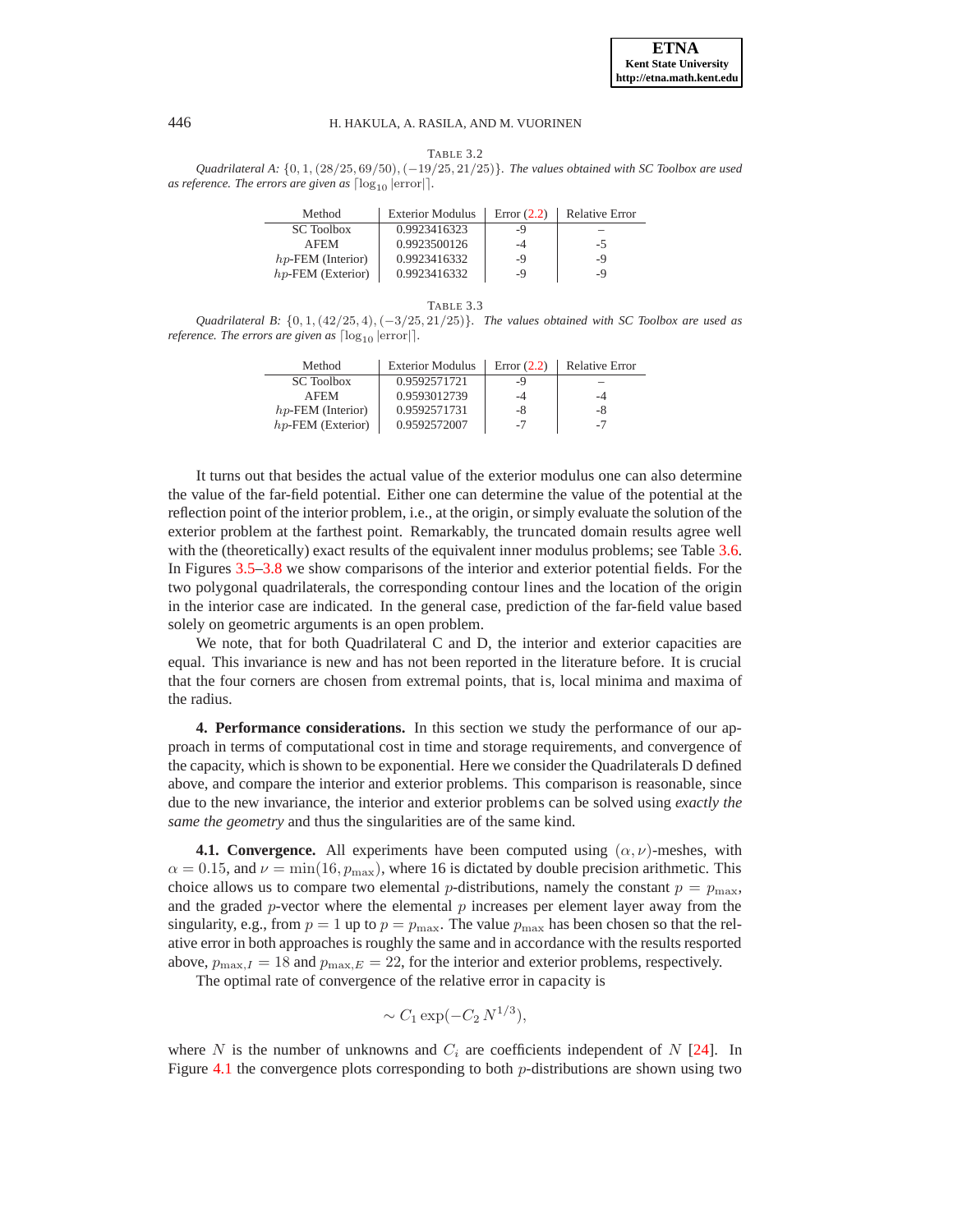TABLE 3.4

<span id="page-11-0"></span>*Quadrilateral C:*  $\gamma(t) = r(t)e^{it}$ ,  $r(t) = 4/5 + (1/5)\cos(4\pi t)$  *and corners at*  $t = -1, -1/4, 0, 1/2$ *. The values obtained with hp-FEM (Interior) are used as reference. The errors are given as*  $\lceil \log_{10} |$ error $\rceil$ *.* 

| Method               | <b>Exterior Modulus</b>                   |       | Error $(2.2)$   Relative Error |
|----------------------|-------------------------------------------|-------|--------------------------------|
| $hp$ -FEM (Interior) | $\mid$ 0.8196441884805177                 | $-14$ |                                |
|                      | $hp$ -FEM (Exterior)   0.8196441926483611 | -8    | -8                             |

### TABLE 3.5

<span id="page-11-1"></span>*Quadrilateral D:*  $\gamma(t) = r(t)e^{it}$ ,  $r(t) = 4/5 + (1/5) \cos(8\pi t)$  *and corners at*  $t = -1, -1/4, 0, 1/2$ *. The values obtained with hp-FEM (Interior) are used as reference. The errors are given as*  $\lceil log_{10}|error \rceil$ *.* 

| Method | <b>Exterior Modulus</b>                   | Error $(2.2)$ | Relative Error |
|--------|-------------------------------------------|---------------|----------------|
|        | $hp$ -FEM (Interior)   0.9122187602015264 | $-10$         |                |
|        | $hp$ -FEM (Exterior)   0.9122187628550672 | -8            | -8             |

different scalings: (A) in standard loglog-scale, and (B) in semilog-scale with  $N^{1/3}$  as the abscissa. The first plot shows that solutions to both problems converge exponentially, but the latter one shows that the exterior approach is not as efficient as the interior one. Using linear fitting of logarithmic data, we find convergence rates of type  $N^{1/\beta}$ , with  $\beta_{L,c} = 3.72$ ,  $\beta_{E,c} = 3.8, \beta_{I,g} = 3.41$ , and  $\beta_{E,g} = 3.55$ , where the indices c and g refer to constant and graded polynomial distributions, respectively.

Two observations should be noted: a) faster convergence rate does not imply more accurate results; b) the convergence behaviour becomes less stable as  $p > \nu$  as the refinement strategy is changed.

**4.2. Time.** Averaged timing results over a set of 30 runs with constant *p*-distribution are shown in Table [4.1.](#page-14-9) Note that the hierarchic nature of the problem has not been taken into account here and runs for different values of  $p$  have been independent. In our implementation the numerical integration is the most expensive part. The numerical integration routines are based on a matrix-matrix multiplication formalism which is highly efficient in terms of flops per memory access, and benefits from BLAS-level parallelism on our test machine with eight cores; Apple Mac Pro 2009 Edition 2.26 GHz, Mathematica 8.0.4. The time spent in assembling the matrix is included in the integration time. Mathematica does not support preallocation of sparse matrix structures or autosumming initialization which leads to a lot of reallocation of sparse matrices.

Interestingly, the time spent on the direct solution of the systems is shorter for the exterior problem for problems of comparable size. In our opinion this is the result of the ordering heuristic used by Mathematica being more efficient over ring domains.

**5. Conclusions.** In this study we have shown that three different algorithms, AFEM, SC Toolbox, and hp-FEM, can all be effectively used for the computation of the exterior modulus of a bounded polygonal quadrilateral. As far as we know, there are very few numerical or theoretical results on the exterior modulus in the literature. The problem is first reduced to a Dirichlet-Neumann problem for the Laplace equation. In our earlier paper [\[12\]](#page-15-7) we introduced the reciprocal identity as an error estimate for the inner modulus computation of a quadrilateral and here we demonstrate that the same method applies to error estimation for the exterior modulus as well. We compare our numerical results to the analytic Duren-Pfaltzgraff formula for the exterior modulus of a rectangle and observe that our results agree with it. Moreover, in this case the analytic formula yields results that are within the limits provided by the reciprocal error estimate from our computational results. The reciprocal error estimate is also applied to study, for the case of polygonal quadrilaterals, the accuracy of SC Toolbox and the AFEM method, and mutual accuracy comparisons are given. Finally, for the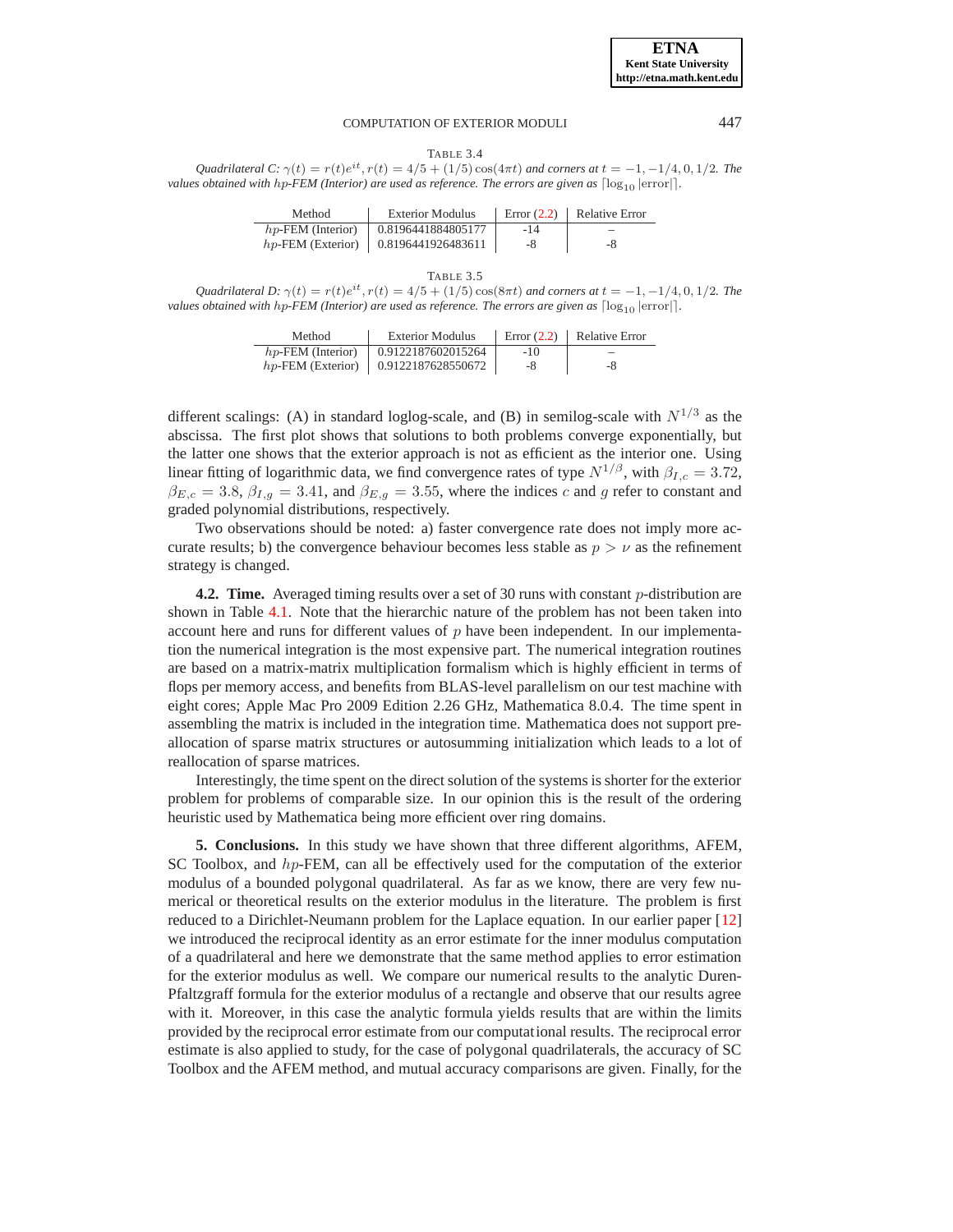TABLE 3.6 *Comparison of the computed values of the potential at infinity. The errors are given as*  $\lceil \log_{10} |$ error $\rceil$ *.* 

| Ouadrilateral | $hp$ -FEM (Interior) | $hp$ -FEM (Exterior) | <b>Relative Error</b> |
|---------------|----------------------|----------------------|-----------------------|
|               | 0.5281867366243582   | 0.5281867468410989   | -7                    |
|               | 0.6659476737428786   | 0.6659476800244547   | -8                    |
| $\mathcal{C}$ | 0.5873283399651075   | 0.5873283469398137   | -7                    |
|               | 0.5398927341965689   | 0.5398927414203410   | $-7$                  |





*(a) Contours of the inner problem. Origin is indicated with a dot.*

*(b) Contours of the outer problem. Note the contours extending to infinity.*

<span id="page-12-1"></span>FIG. 3.5. *Quadrilateral A: Correspondence of the potential contours between the inner (A) and outer (B) solutions. Shown are the potential levels*  $u(z) = 0, 1/10, \ldots, 1$ *, and*  $u(0)$ *. Corresponding contours can be identified by matching the shadings of the regions in between.*

case of quadrilaterals with curvilinear boundary, where these two methods do not apply, we give results obtained by the  $hp$ -FEM method, and their error estimates based on the relative error and the reciprocal error estimate. In this case we also analyze the dependence of the accuracy on the number of degrees of freedom and demonstrate nearly optimal convergence, compatible with the theory of Babuška and Guo  $[3]$  $[3]$ .

A problem of independent interest is the value of the potential function at infinity. We study this problem for the exterior modulus of a polygonal quadrilateral and solve it by mapping the exterior domain onto a bounded domain by inversion and then computing the value of the potential function of the corresponding interior modulus problem at the image point of the point at infinity.

**Acknowledgements.** The research of Matti Vuorinen was supported by the Academy of Finland, Project 2600066611. The authors are indebted to the referees for their helpful remarks.

<span id="page-12-0"></span>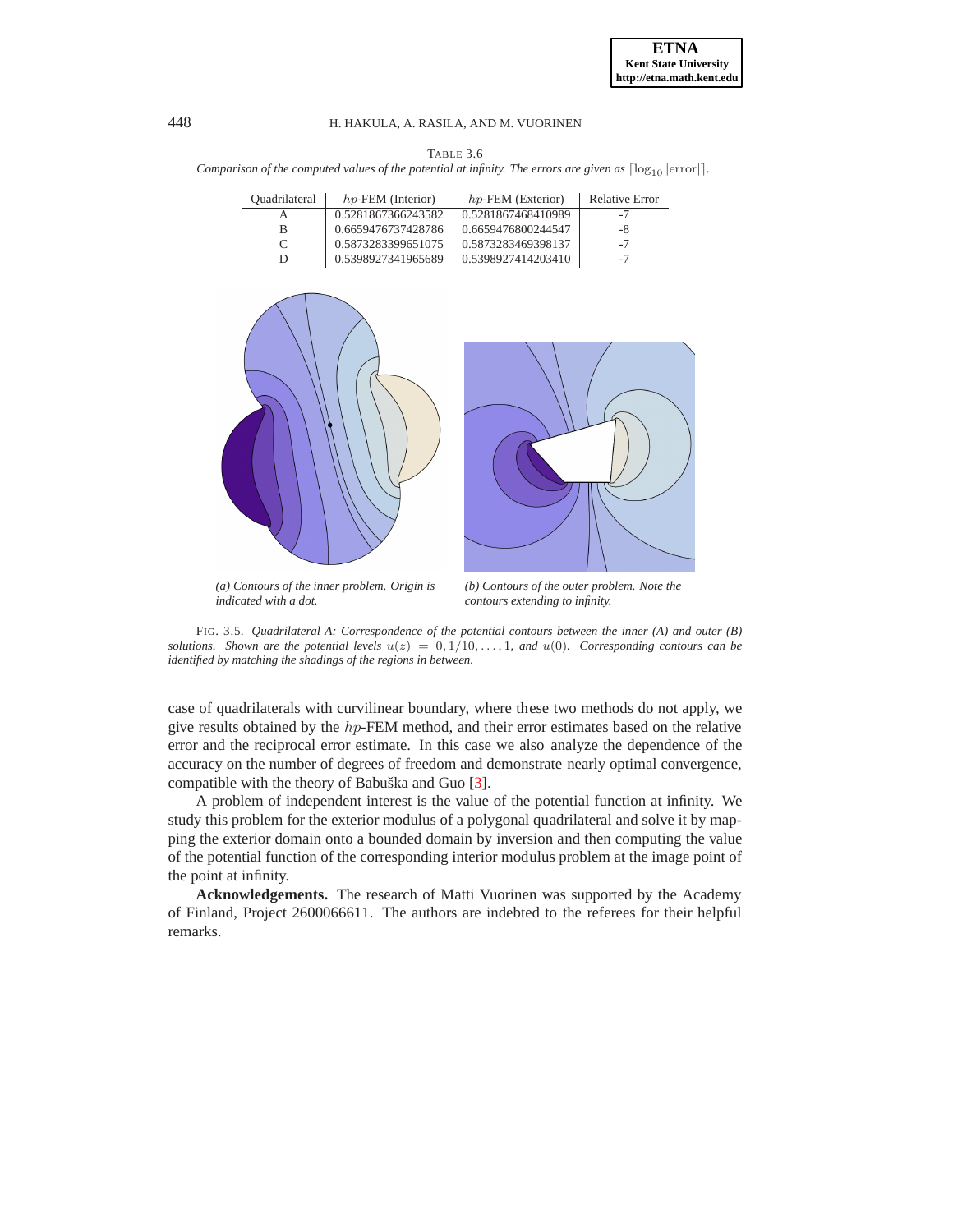

FIG. 3.6. *Quadrilateral B: Correspondence of the potential contours between the inner (A) and outer (B) solutions.* Shown are the potential levels  $u(z) = 0, 1/10, \ldots, 1$ , and  $u(0)$ . Corresponding contours can be *identified by matching the shadings of the regions in between.*



FIG. 3.7. *Quadrilateral C: The potential field of the inner (A) and outer (B) solutions.*



<span id="page-13-0"></span>FIG. 3.8. *Quadrilateral D: The potential fields of the inner (A) and outer (B) solutions.*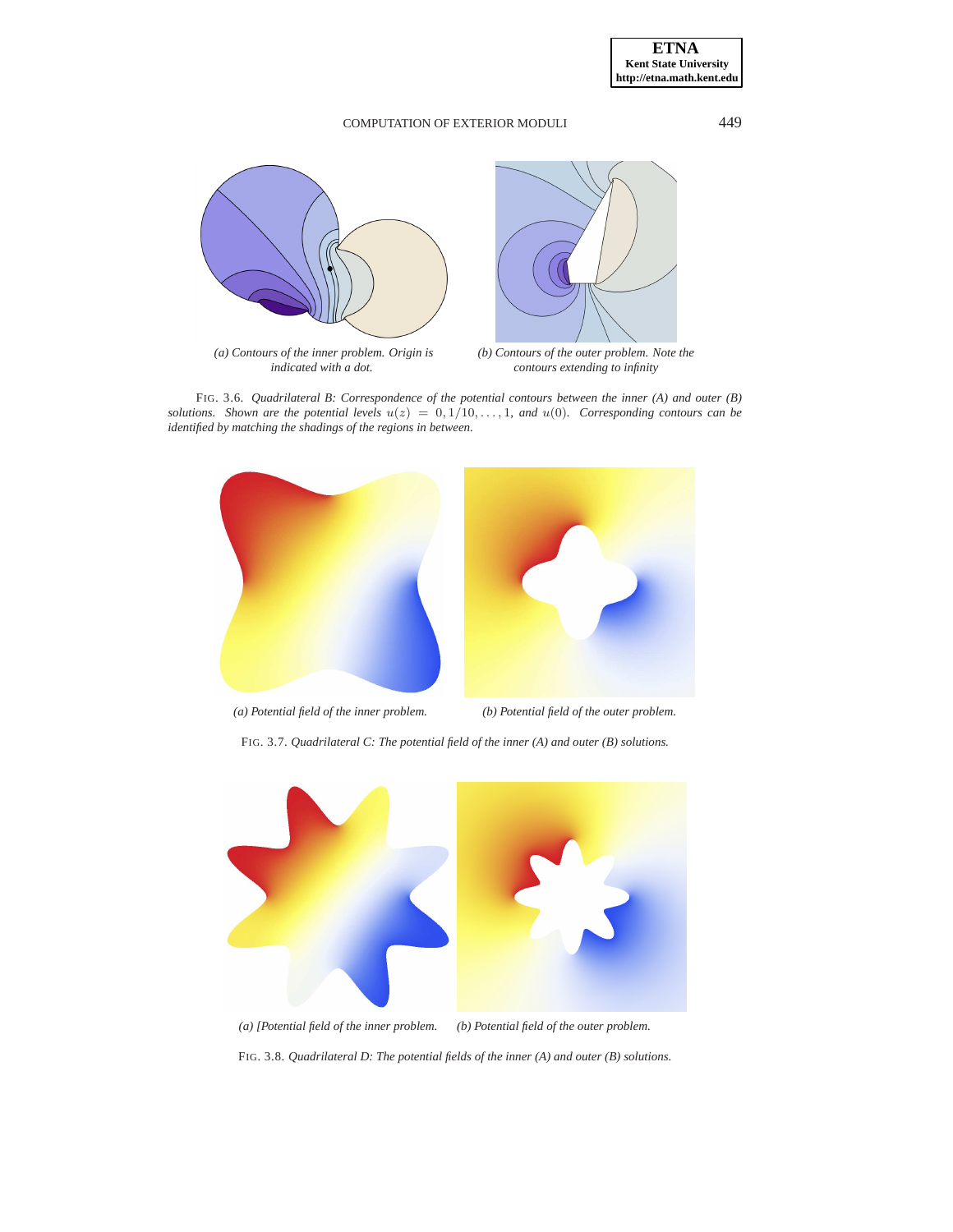

<span id="page-14-8"></span>FIG. 4.1. *Quadrilateral D: Convergence of the relative error in capacity. Constant* p*: Black, Graded* p*: Red; Interior problem: Solid line; Exterior problem: Dashed line. The number of unknowns is* N*.*

TABLE 4.1

<span id="page-14-9"></span>*Quadrilateral D: Time spent in the solution process. All times are seconds as reported by Mathematica's Timing-function. Time spent in assembly of the linear system is included in that of integration. (Apple Mac Pro 2009 Edition 2.26 GHz, Mathematica 8.0.4.)*

| (a) Interior Problem. |       |         |             |            |       |       |
|-----------------------|-------|---------|-------------|------------|-------|-------|
| $\mathcal{p}$         | N     | Meshing | Integration | (Assembly) | Solve | Total |
| 4                     | 1505  |         |             | (0)        |       |       |
| 8                     | 10049 |         | 14          | (4)        |       | 22    |
| 12                    | 31777 |         | 44          | (14)       | 14    | 69    |
| 16                    | 72833 | 21      | 136         | (52)       | 42    | 199   |

| $\boldsymbol{p}$ |        | Meshing | Integration | (Assembly) | Solve                   | Total |
|------------------|--------|---------|-------------|------------|-------------------------|-------|
| 4                | 3456   |         |             | (0)        |                         |       |
| 8                | 17792  | 13      | 19          | (6)        | $\overline{\mathbf{c}}$ | 35    |
| 12               | 49152  | 26      | 63          | (23)       | 10                      | 99    |
| 16               | 103680 | 47      | 210         | (80)       | 30                      | 287   |

(b) Exterior problem.

#### **REFERENCES**

- <span id="page-14-0"></span>[1] L.V. AHLFORS, *Conformal Invariants: Topics in Geometric Function Theory,* McGraw-Hill, New York, 1973.
- <span id="page-14-5"></span>[2] G. D. ANDERSON, M. K. VAMANAMURTHY, AND M. VUORINEN, *Conformal invariants, Inequalities and Quasiconformal Mappings*, Wiley-Interscience, New York, 1997.
- <span id="page-14-6"></span>[3] I. BABUŠKA AND B. GUO, *Regularity of the solutions of elliptic problems with piecewise analytical data*, *parts I and II*, SIAM J. Math. Anal., 19, (1988), pp. 172–203 and 20, (1989), pp. 763–781.
- <span id="page-14-4"></span>[4] I. BABUŠKA AND M. SURI, *The p and h-p versions of the finite element method, basic principles and properties*, SIAM Rev., 36 (1994), pp. 578–632.
- <span id="page-14-2"></span>[5] D. BETSAKOS, K. SAMUELSSON AND M. VUORINEN, *The computation of capacity of planar condensers*, Publ. Inst. Math., 75 (2004), pp. 233–252.
- <span id="page-14-7"></span>[6] W. G. BICKLEY, *Two-dimensional potential problems for the space outside a rectangle*, Proc. London Math. Soc., Ser. 2, 37 (1932), pp. 82–105.
- <span id="page-14-3"></span>[7] T. A. DRISCOLL, *Schwarz-Christoffel Toolbox for MATLAB*, [http://www.math.udel.edu/˜driscoll/SC/](http://www.math.udel.edu/~driscoll/SC/)
- <span id="page-14-1"></span>[8] T. A. DRISCOLL AND L. N. TREFETHEN, *Schwarz-Christoffel Mapping,* Cambridge University Press, Cambridge, 2002.